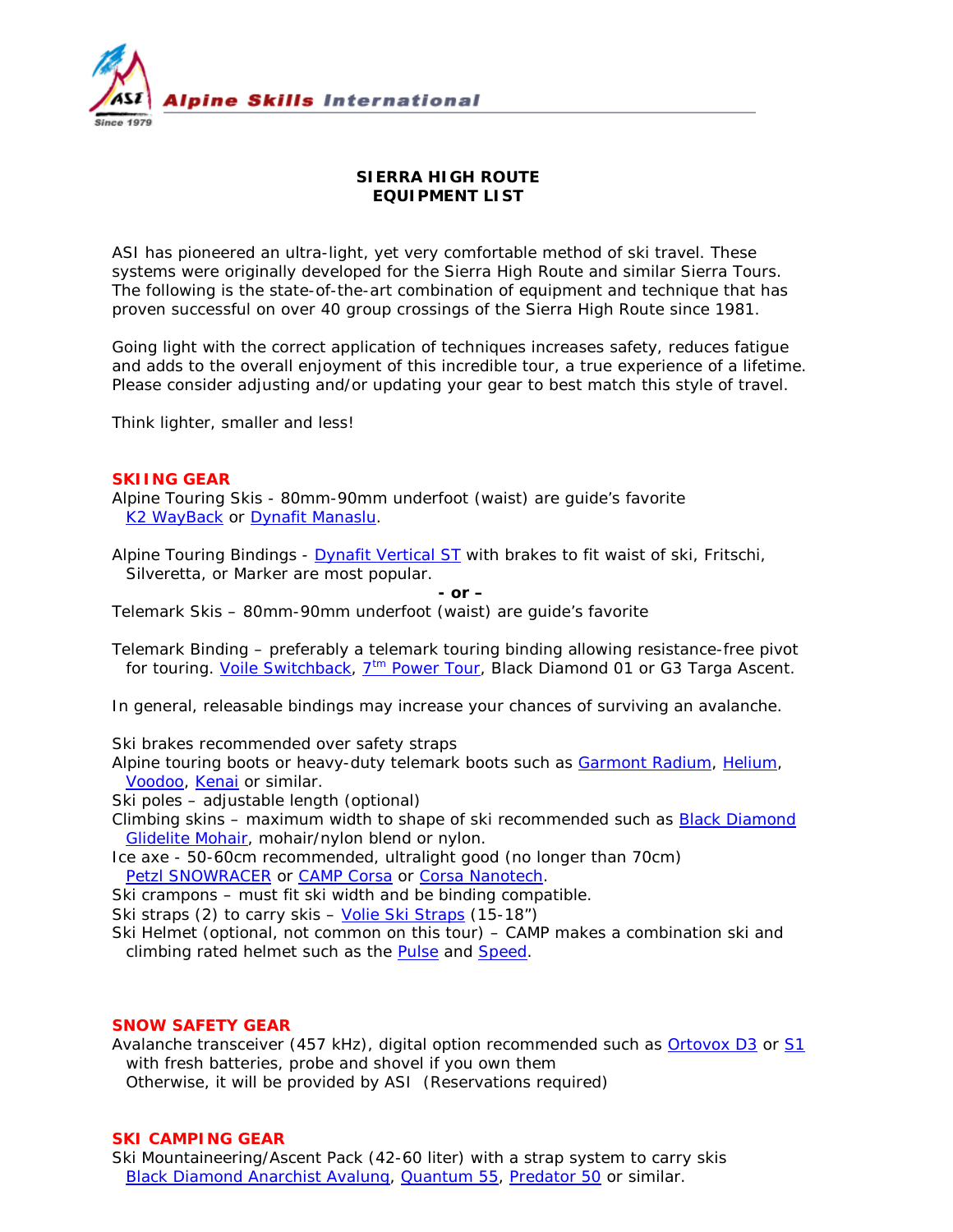Sleeping Bag - down or fiberfill, warm to 20° F, should weigh less than 2 1/2 lbs, use the smallest stuff sack possible (small sil-cloth compression stuff sacks are recommended). An example of an ideal bag would be [Western Mountaineering](http://www.westernmountaineering.com/index.cfm?section=Products&page=Sleeping%20Bags&cat=ExtremeLite%20Series&viewpost=2&ContentId=17) UltraLite.

Sleeping Pad - 3/4 length light Thermarest® or closed cell foam. An ultra-light, comfortable and warm pad is the **Thermarest NeoAir**. Bulky pads not recommended.

## **CLOTHING**

#### **Next to skin layers:**

Short sleeve T-shirts (2) – light merino wool or capilene Long sleeve light merino wool or capilene zip T-neck Merino wool or capilene briefs (2 pr.) Merino wool or capilene light long johns Ski socks – wool/nylon blend or similar (2 pr.)

*Note: Merino wool layers work very well in wet, cold and warm environments and retain the least amount of unpleasant odor.*

### **Outer layers:**

Soft-shell jacket (lightly insulated) or fleece pullover or full zip such as the [Patagonia Guide Jacket,](http://www.patagonia.com/web/us/product/patagonia-mens-guide-jacket?p=83150-0-763) [Simple Guide Jacket](http://www.patagonia.com/web/us/product/patagonia-mens-simple-guide-jacket?p=83745-0-803) or similar.

Light soft shell mountain pants (AKA "guide pants" - synthetic stretch woven fabric) such as [Patagonia Simple Guide Pants,](http://www.patagonia.com/web/us/product/patagonia-mens-simple-guide-pants?p=83183-0-155) [Mammut Glacier Pants](http://www.mammut.ch/en/productDetail/102005450_v_0001_44/Glacier+Pants+Men.html) or similar.

Light puff jacket - nylon with synthetic or down insulation (useful at rests, in the tent and in the sleeping bag).

[Patagonia Down Sweater](http://www.patagonia.com/web/us/product/patagonia-mens-down-sweater?p=84673-0-803)

Rain layer – light waterproof/breathable jacket (and pants optional) [Patagonia Rain Shadow Jacket](http://www.patagonia.com/web/us/product/patagonia-mens-rain-shadow-jacket?p=84474-0-806)

Light wool or fleece hat

Thin Fleece neck gaiter for storm conditions

Sun hat – with visor. Large 360° brimmed hats are impractical at high elevations in the wind.

Gloves – medium weight ski gloves and light gloves for spring conditions

Light down or fiberfill booties (optional, many experts change socks and wear their inner boots in the tent and/or use their outer shells for quick bathroom trips)

*This is a recommended optimum layering system. Certain items may be substituted but combination of layers should equal the recommended list for warmth, moisture wicking, wind and precipitation resistance, weight and packability.*

#### **MISCELLANEOUS**

1-2 Liter water container (wide-mouth lexan, BPA-free recommended) or hydration system (with soft hydration bladder, an additional hard Lexan 1 Liter bottle is recommended for camp use). Bottle can be refilled during the day at open water and snow can be added for solar melting.

Cup (16 oz.) Lexan mug such as [GSI Infinity Insulated Mug](http://www.gsioutdoors.com/detail.aspx?c=6&sc2=68&p=75233&lu=%2flist.aspx%3fc%3d6%26sc2%3d68%26p%3d1%26&) or Plastic Bowl and Cup such as **GSI Ultralight Nesting Bowl + Mug** 

Lexan spoon

Water purification – [Katadyn Micropur](http://www.waterfilters.net/Water-Purification-Tablets-Katadyn-Micropur_p_389-344.html) tablets or tincture of iodine in small plastic dropper bottle. Filtration pumps not recommended.

Sunglasses with retainer

Goggles with light lenses for storm conditions

Sunscreen - 50-70 SPF or greater recommended (dispensed into a small squeeze bottle) such as [Hawaiian Tropic Ozone Sport,](http://www.hawaiiantropic.com/SunProtection/Sport-Protection.aspx) [Neutrogena Ultimate Sport,](http://www.neutrogena.com/econsumer/ntg/productdetail.browse?segment=men&catId=3&subCatId=9&productId=483&target=/products/face/ultimate-sport-lotion-spf-70.jsp) or similar

Lip Balm – 30+ SPF recommended

Very Small personal first aid kit – band-aids, moleskin, tape, aspirin, antacid tablets Toothbrush and toothpaste - small tube